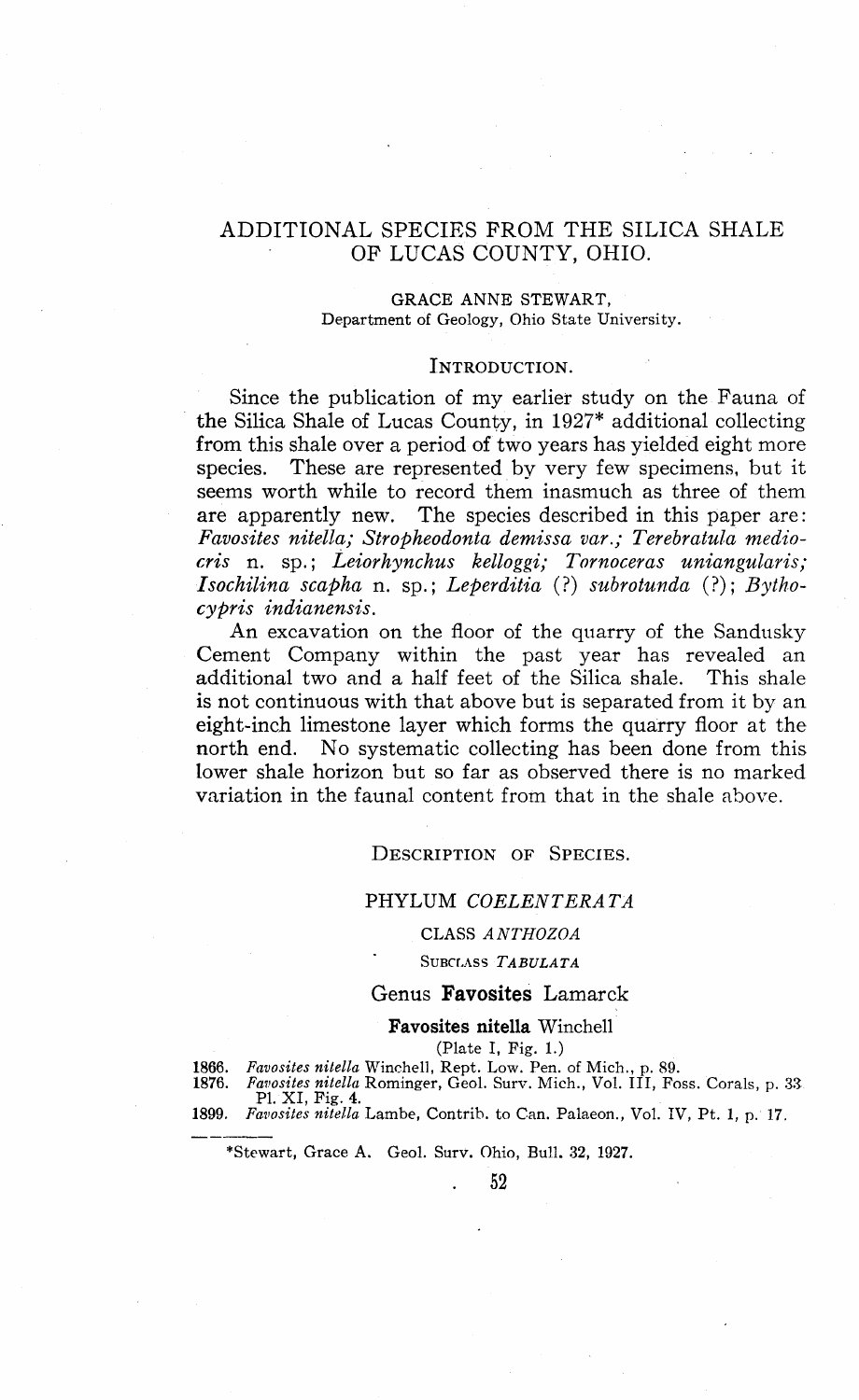#### No. 1 SPECIES FROM SILICA SHALE OF LUCAS COUNTY 53

*Rominger's Description, 1876.*—"Tubes rounded-polygonal, subequal, stout-walled, not fully one millimeter in width. Tube channels smooth or beset with distant lateral squamæ. Diaphragms partially simple, regular, partially of complicated irregular form through intersection with the lateral squama. Pores large, distant, in a single row on each side. Mode of growth globular or pyriform or digitatoramose."

*Remarks.*—One discoidal colony attached to an Atrypa shell conforms very well with the characters of this species. The specimen is about 2 inches in diameter. The corallites are prismatic, small, scarcely a millimeter in diameter. Here and there are interspersed larger, circular tubes slightly more than a millimeter across. The pores and squamæ are imperfectly shown. The species has been found quite abundantly at higher horizons in the Devonian formations of Northwest Ohio.

## PHYLUM *MOLLUSCOIDEA*

## CLASS *BRACHIOPODA*

ORDER *PROTREMATA*

## Genus **Stropheodonta** Hall

#### **Stropheodonta demissa** var.

## (Plate I, Fig. 2.)

A few specimens of *Stropheodonta demissa* (Conrad) are at hand which are not entirely typical of the species, in that they do not have the striations stronger and more elevated on the umbo of the valves and becoming distinctly smaller and more numerous from there to the margin. Instead the striations bifurcate very close to the beak, and then are uniformly strong and of the same size until very close to the margin. Here they bifurcate and become much finer, and additional fine striae are intercalated between them. A few striations bifurcate midway between the umbo and anterior margin.

Because of these differences the specimens are considered **to** represent a variety of the typical species.

*Figured specimen,* No. 16532, Geological Museum, **Ohio** State University.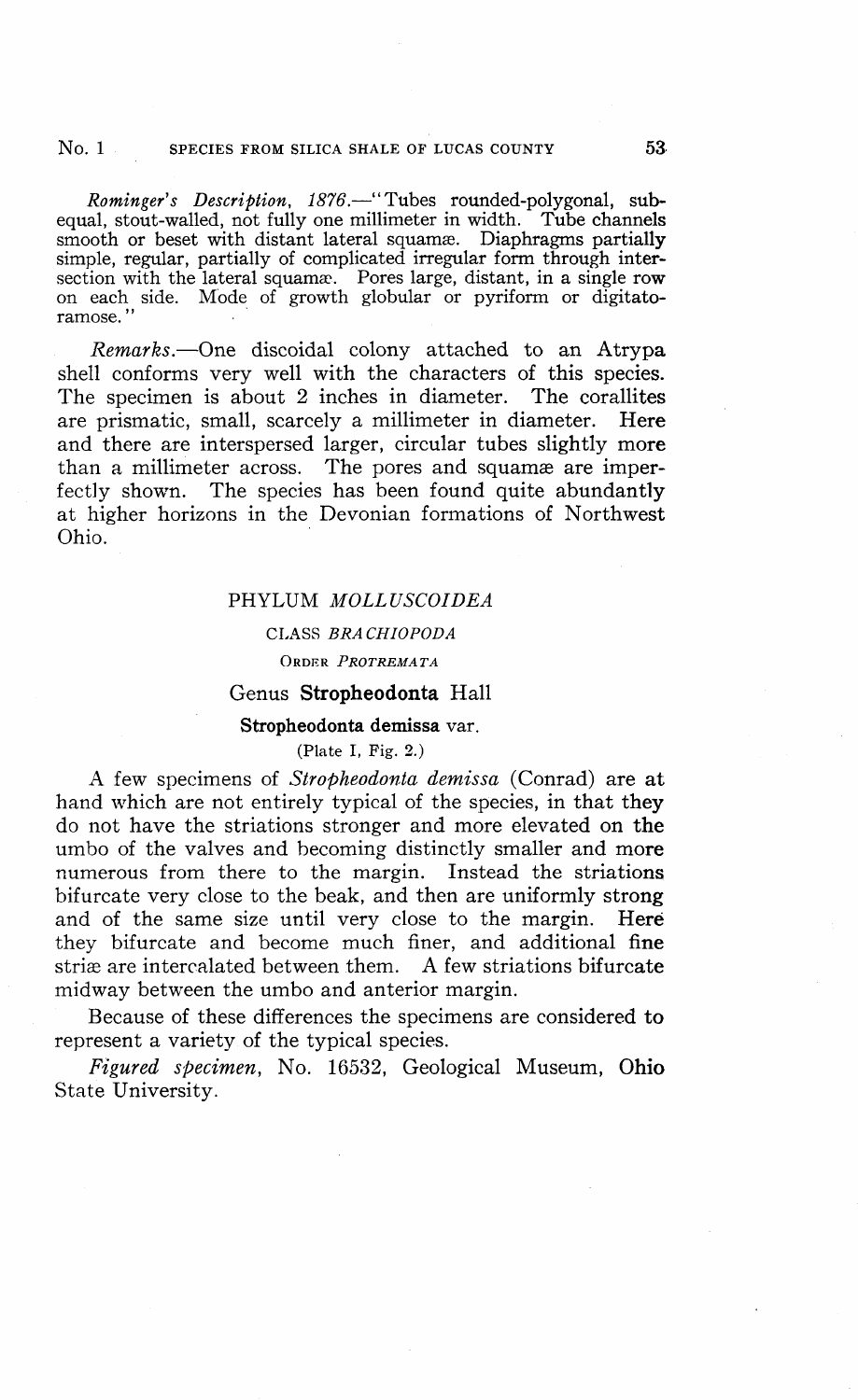## Genus **Leiorhynchus** Hall

#### **Leiorhynchus kelloggi** Hall

(Plate I, Pigs. 3, 4).

1867. Leiorhynchus kelloggi Hall, Pal. New York, Vol. IV, p. 361, Pl. 57, Figs. 1–12.<br>1893. Leiorhynchus kelloggi Hall and Clarke, Pal. New York, Vol. VIII, Pt. II, p. 194, Pl. 59, Figs. 18–20, 32, 33.

*Description.*—Shell of moderate size; biconvex; transversely ovate to suborbicular; slightly wider than long, although in some cases the length and width are equal. Cardinal margins meeting beak at obtuse angle; lateral margins rounding uniformly to the anterior margin which is sinuate. The dimensions of an average sized specimen are: Length 25 mm., width 26 mm. A more orbicular specimen has a length and width of 24 mm.

Pedicle valve moderately to strongly convex on the umbo, flattening **out** on the lateral slopes, and anteriorly becoming depressed into a wide flaring sinus. Beak small, erect, rising only slightly above the brachial beak, perforated by a small foramen. Brachial valve more convex than the pedicle, curving regularly to the lateral margins; about the middle of the shell developing a low, broadly expanding fold. Beak curving under that of the pedicle valve. A median septum, with elongate muscle scars on either side, is present on the interior of the brachial valve.

Each valve marked by low, rounded, radiating plications which are usually less distinct in the umbonal region; commonly five or six are in the sinus, and an equal number on the fold, but occasionally as many as ten have been noticed. Six or seven poorly developed plications are present on the lateral slopes. Fine concentric striations are present on well-preserved specimens, and in some cases less distinct radiating ones are also present.

*Remarks.*—This species was originally described by Hall from specimens which came from the Olentangy shale in the northern part of Ohio, where they have been found in profusion in some places. Only two or three specimens have been found in the shale pit of the Sandusky Cement Company at Silica, but an abundance of them have been found at other horizons of the Devonian in northwest Ohio. Along Tenmile creek just south of Silica, some shaly limestone blocks dredged up from the bottom of the creek have yielded numerous excellent specimens. Stratigraphically this limestone is about twentyfive feet above the Silica shale of the Sandusky Cement Company quarry. The specimens are identical with those described by Hall from the Olentangy shale on the east side of the anticline.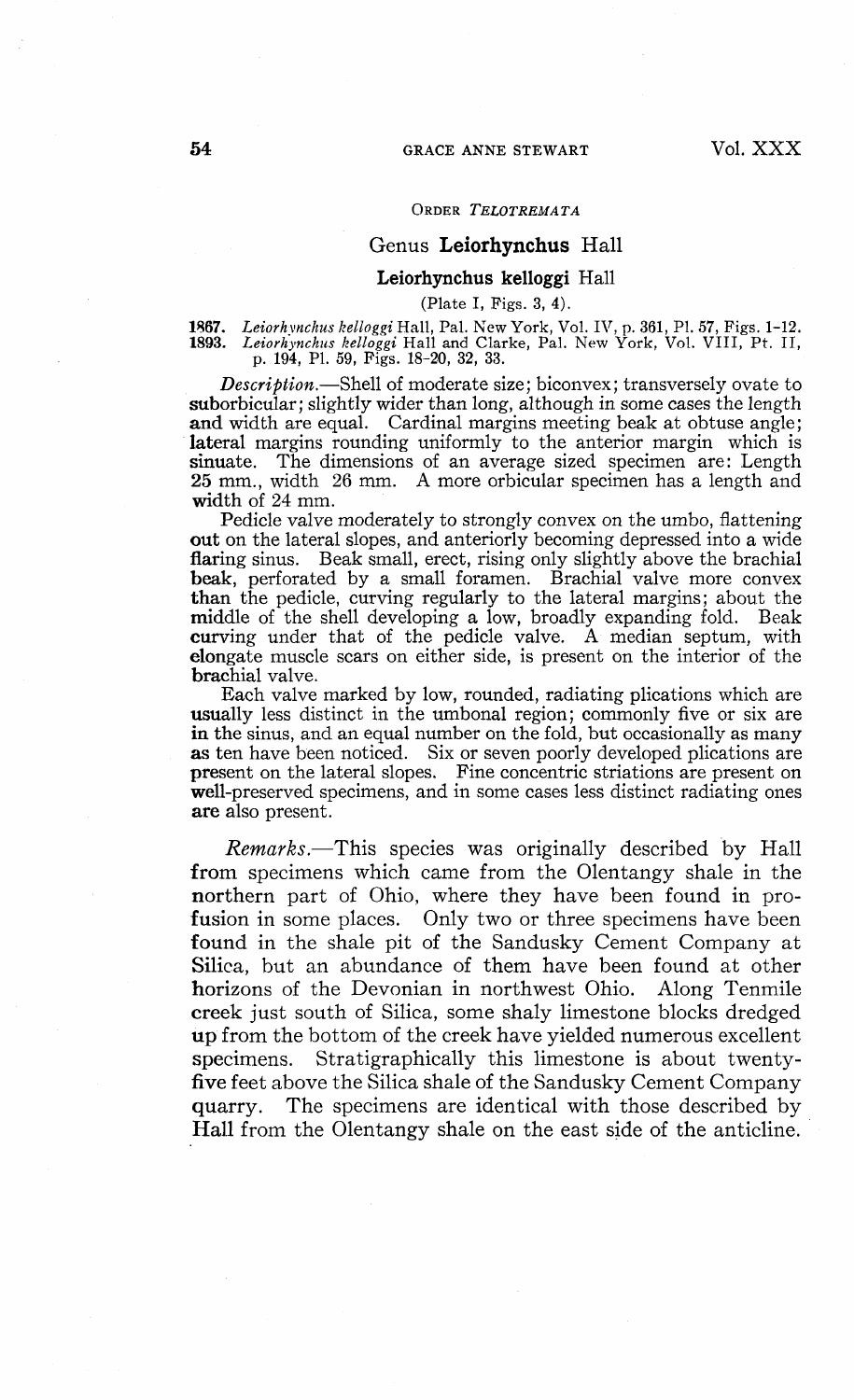## No. 1 SPECIES FROM SILICA SHALE OF LUCAS COUNTY 55

The shape, small erect beak, and the weak development of the plications on the umbonal region are outstanding characters of the species.

## Genus **Terebratula** Klein.

#### **•Terebratula mediocris** n. sp.

(Plate I, Figs. 5-7.)

*Description.*—Shell of moderate size; rostrate, biconvex, elongate ovoid in outline; becoming flattened anteriorly, with evenly rounded anterior margin. The dimensions of the type specimen are: Length, 20 mm., width, 16 mm., with the greatest width anterior to the middle of the shell.

Pedicle valve moderately and uniformly convex from the beak to a little beyond the middle and then flattening quite noticeably to the anterior margin. Beak arcuate, rising some distance above the beak of the opposite valve; moderately incurved; perforated by a round foramen. Deltidial plates closing the greater part of the delthyrium. Cardinal slopes rounded.

Brachial valve shorter than the pedicle valve, moderately convex, the greatest convexity in the middle of the valve; depressed slightly anteriorly. Beak low, incurved below the beak of the opposite valve.

Surface of both valves marked by fine concentric growth lines, which near the anterior margin become crowded into rather prominent wrinkles. Shell structure finely punctate. Internal characters not observed.

*Remarks.*—Only one specimen of this species has been collected. It appears to be a well-marked species since it does not entirely conform to any described species of the genus known to the writer. The specimen most closely approaches *Terebratula sullivanti* Hall, from which it differs in its greater convexity, and in having an evenly rounded anterior margin instead of an emarginate one. From *Terebratula roemingeri* Hall it differs in the larger size. It resembles *Terebratula harmonia* Hall but that species is flatter and the beak is more erect.

*Holotype,* No. 16534, Geological Museum, Ohio State University.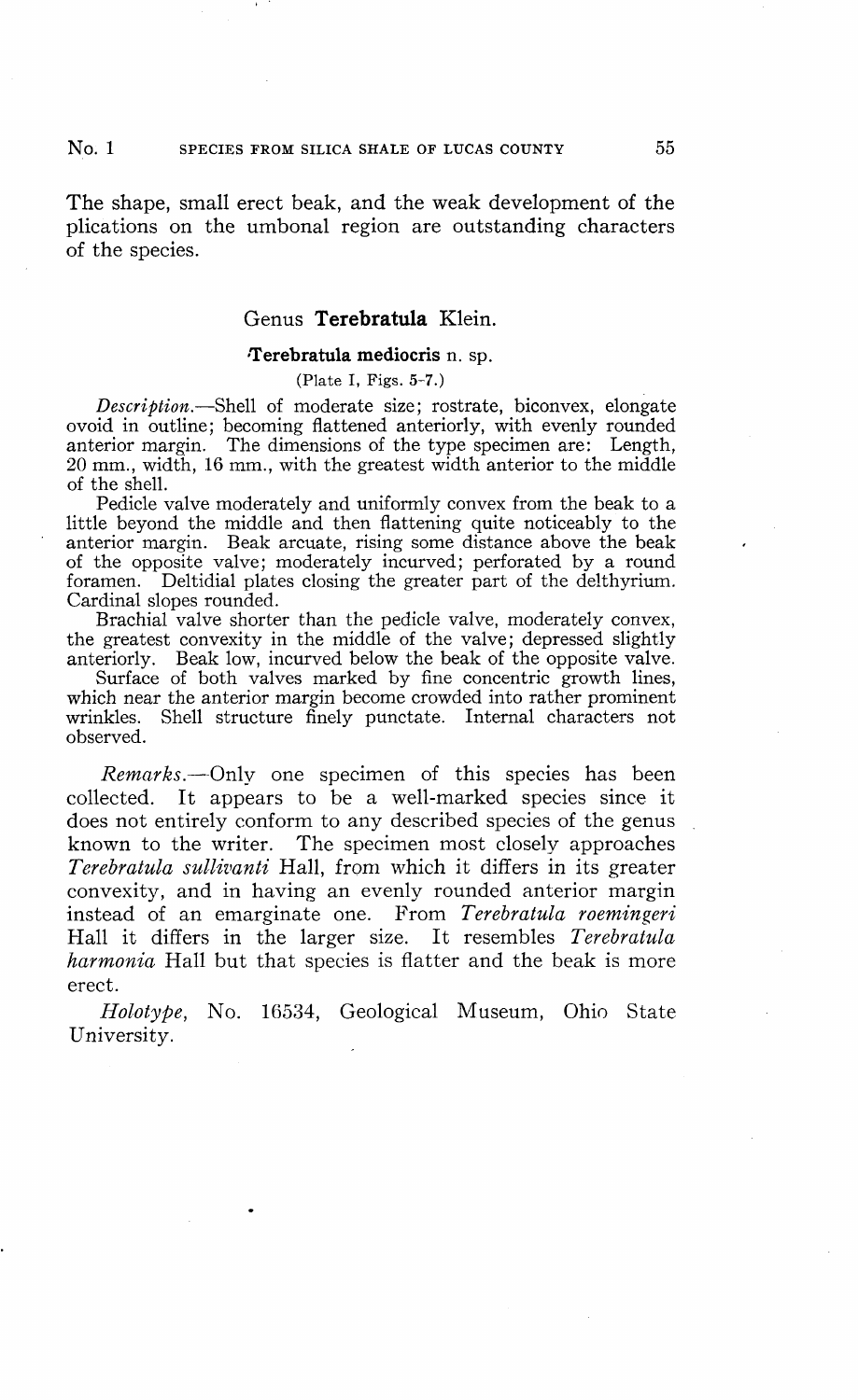## PHYLUM *MOLLUSC A*

#### CLASS *CEPHALOPODA*

#### ORDER *AMMONOIDEA*

## Genus **Tornoceras** Hyatt

#### **Tornoceras uniangularis** (Conrad)

(Plate I, Figs. 8, 9.)

1842. *Goniatites uniangularis* Conrad, Jour. Acad. Nat. Sci. Phila., Vol. 8, p. 268, PI. 16, Pig. 4.

1879. *Goniatites uniangularis* Hall, N. Y. Palaeon., Vol. V, Pt. 2 (1), p. 444, PI. 71, Fig. 14; PL 72, Figs. 6, 7; PL 74, Fig. 2.

*Description.*—Shell small, discoidal, having a diameter of about 12 mm. Only about two volutions are present on the specimen examined, but according to Hall a complete mature specimen probably has about four. Whorl section broadly oval, the dimensions on a septum near the living chamber being: Width  $5 \text{ mm}$ ; height  $4 \text{ mm}$ . Lateral surfaces almost flat.

Volutions compressed, gradually enlarging in size, in close contact, each one being deeply impressed on the preceding one. Umbilicus a small shallow depression. Living chamber not preserved, so that character of aperture is not known.

Well defined sutures on the cast of the interior mark the edges of the septa, and show the outline of the numerous camerae. The sutures are a series of lobes and saddles, closely arranged at the umbilical margin, diverging and curving towards the aperture to form prominent saddles, then recurving to form deep lateral lobes; on the ventrilateral margins the saddles are shallower and narrower than on the lateral surface; the ventral lobe is narrow and conspicuously pointed.

Siphuncle not well shown on the specimen examined, but specimens of this species from elsewhere show it to be small and situated just beneath the test on the ventral side, and expanding anteriorly between the adjacent septa.

Shell characteristics not observed.

*Remarks.*—Only one small incomplete specimen of this neat little cephalopod has been obtained from the Silica shale, but it preserves very well the outstanding characteristics of the species. The species has not been recorded previously from the Devonian rocks of Ohio, but has been reported from the Hamilton and Portage shales of New York, and from rocks of Hamilton age in western Canada. The compressed state of the whorls and the prominent curving and recurving of the sutures to form saddles and lobes are the characters used in identifying this species.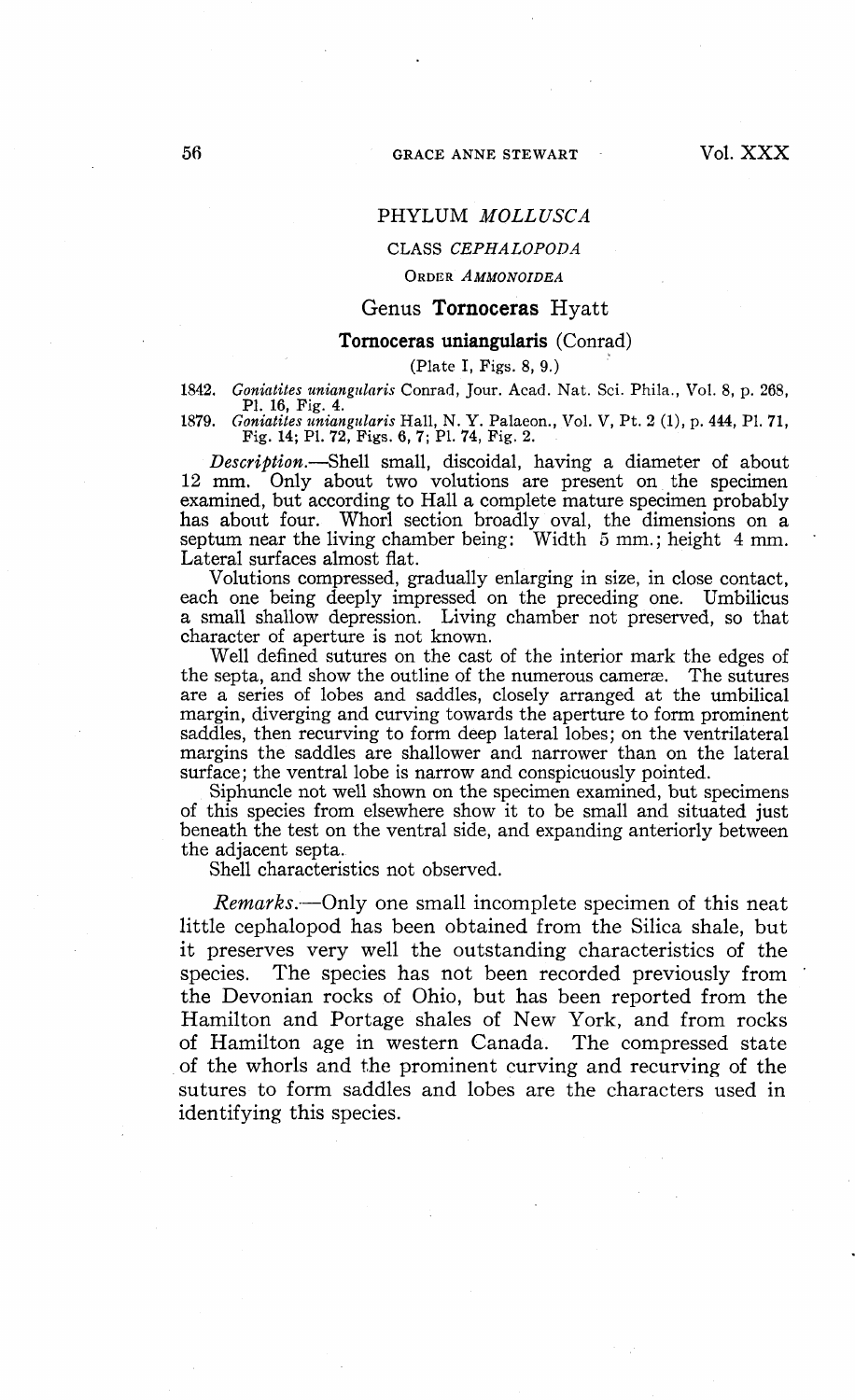## PHYLUM ARTHROPODA

## CLASS *CRUSTACEA*

SUBCLASS *OSTRACODA*

## Genus **Leperditia** Rouault

#### **Leperditia (?) subrotunda (?)** Ulrich

(Plate I, Pig. 10.)

1890. *Leperditia* (?) *subrotunda* Ulrich, Cine. Soc. Nat. Hist., Vol. 13, p. 181, PI. 16, Figs, la, b, c.

One incomplete right valve with a portion of the anterior end missing is insufficient for accurate specific determination, and is doubtfully referred to this species. The specimen is small having a length of about 1.50 millimeters, and a height of 1 millimeter, the greatest height occurring almost in the middle of the shell. Valve moderately convex and more or less depressed toward the margin all the way round. Dorsal edge straight, curving with somewhat rounded angles to the anterior and posterior margins; ventral margin slightly triangular. Anterior margin more projecting and less broadly rounded than the posterior. Sub-centrally the shell is marked by a rounded muscle imprint; otherwise the surface is smooth and shows no indication of an eye tubercle.

This little shell is most closely connected with *Leperditia* (?) *subrotunda* Ulrich in its appearance, but is relatively wider, and the ends are more narrowly rounded.

#### Genus **Isochilina** Jones

**Isochilina scapha n.** sp.

(Plate I, Pigs. 11, 12.)

*Description.*—Carapace very small, transversely elongate, canoeshaped in form. Viewed dorsally the shell is elliptical in outline, the posterior end swollen in appearance as contrasted with the thinner anterior end. The dimensions of a perfect specimen are: Length 1.25 mm.; height .75 mm.; thickness, .50 mm. Valves moderately and evenly convex, the right one flattened a little marginally except along the dorsal edge. Dorsal margin straight or very slightly convex, merging into moderately rounded cardinal angles of which the anterior is the sharper of the two. Ventral margin straight, curving gradually into the rounded ends, the posterior end being more broadly rounded than the anterior. An oval sulcus occurs along the hinge. Surface smooth and even, with no sign of either muscle spot or eye tubercle.

*Remarks.*—This species is represented in our collections by one perfect specimen. It approaches *Isochilina fabacea* Jones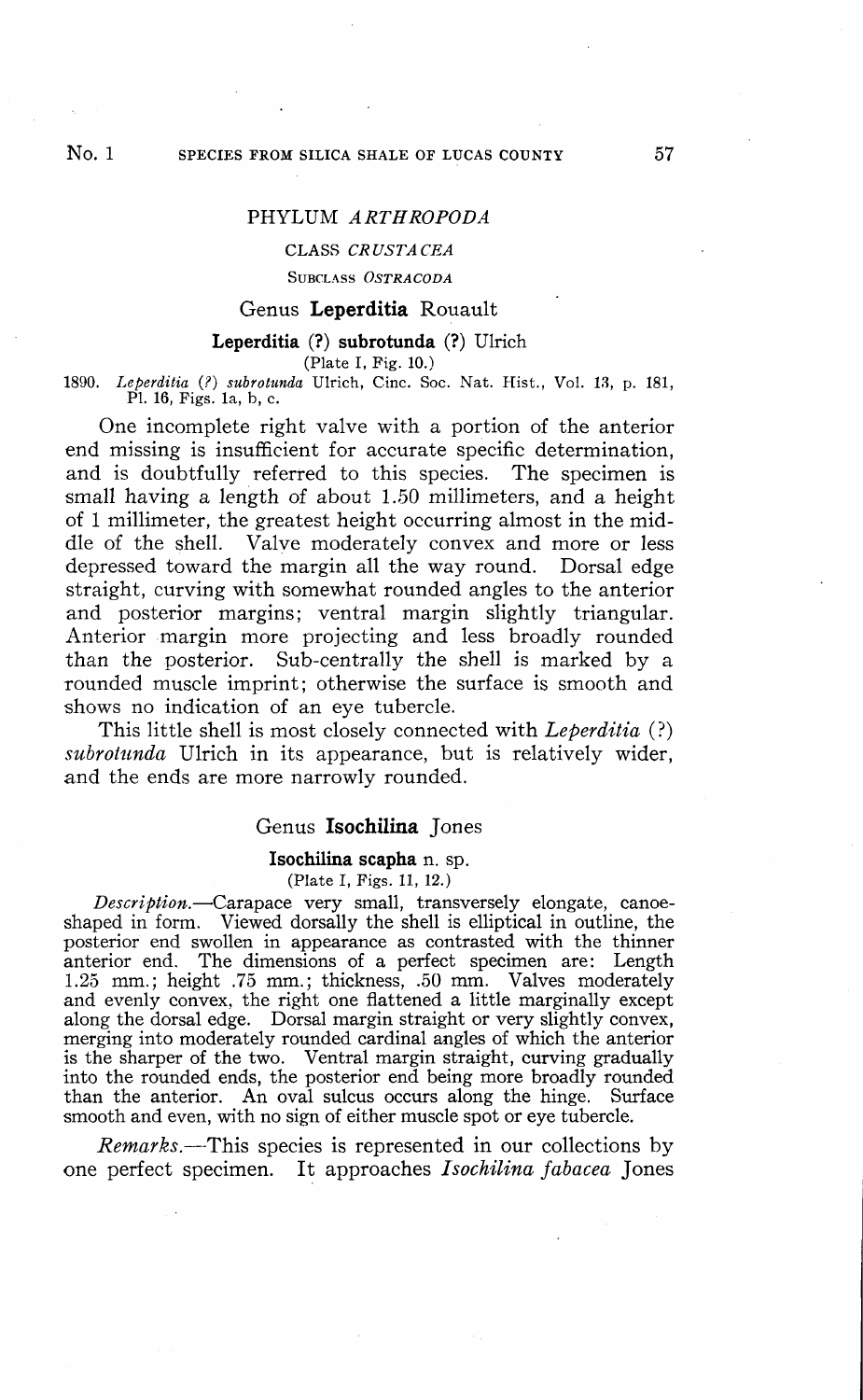$n \cdot \sigma$ 

in its characters, but it does not have the finely reticulate surface of that species, and the ends are more uniformly rounded.

*Holotype,* No. 16538, Geological Museum, Ohio State University.

## Genus **Bythocypris** Brady

## **Bythocypris indianensis** Ulrich

(Plate **I,** Fig. **13.)**

# **1890.** *Bythocypris indianensis* Ulrich, Journ. Cine. Soc. Nat. Hist., Vol. 13, p. 197, PL 16, Figs, lla, b, c.

*Description.*—A small slender carapace having a length of about 1 millimeter and a height of .75 millimeters. Biconvex, subovoid, transversely oblong, the ends unequal. Left valve the larger and overlapping the right, the greatest overlap on the dorsal margin. Dorsal margin arched, postero-cardinal angle more pronounced than the other. Ventral margin slightly convex, curving to the ends of which the posterior is the more blunt. Eye tubercle distinct, a little anterior to the center in position. Surface smooth.

*Remarks.*—A few minute specimens have been collected from the Silica shale which in their general characteristics agree very well with this species. Stauffer questionably reported the species from the Devonian beds in northwest Ohio.

## EXPLANATION OF PLATE I.

| 1'AUB                                                                                 |
|---------------------------------------------------------------------------------------|
| Fig. 1. Favosites nitella Winchell. Colony attached to brachiopod shell 52            |
| Fig. 2. Stropheodonta demissa var. View of pedicle valve showing strong               |
|                                                                                       |
|                                                                                       |
| Fig. 3. Brachial valve. After Hall.                                                   |
| Fig. 4. Pedicle view of incomplete specimen from the Silica                           |
| shale.                                                                                |
|                                                                                       |
| Fig. 5. Brachial view of incomplete specimen.                                         |
| Fig. 6. Pedicle view of same specimen.                                                |
| Fig. 7. Side view of same specimen.                                                   |
|                                                                                       |
| Fig. 8. Lateral view.                                                                 |
| Fig. 9. Ventral view.                                                                 |
| Fig. 10. Leperditia (?) subrotunda (?) Ulrich. Incomplete right valve. $\times 15.57$ |
|                                                                                       |
| Fig. 11. View of left valve. $\times 20$ .                                            |
| Fig. 12. Dorsal view. $\times 20$ .                                                   |
| Fig. 13. <i>Bythocypris indianensis</i> Ulrich. View of right valve showing left      |
|                                                                                       |